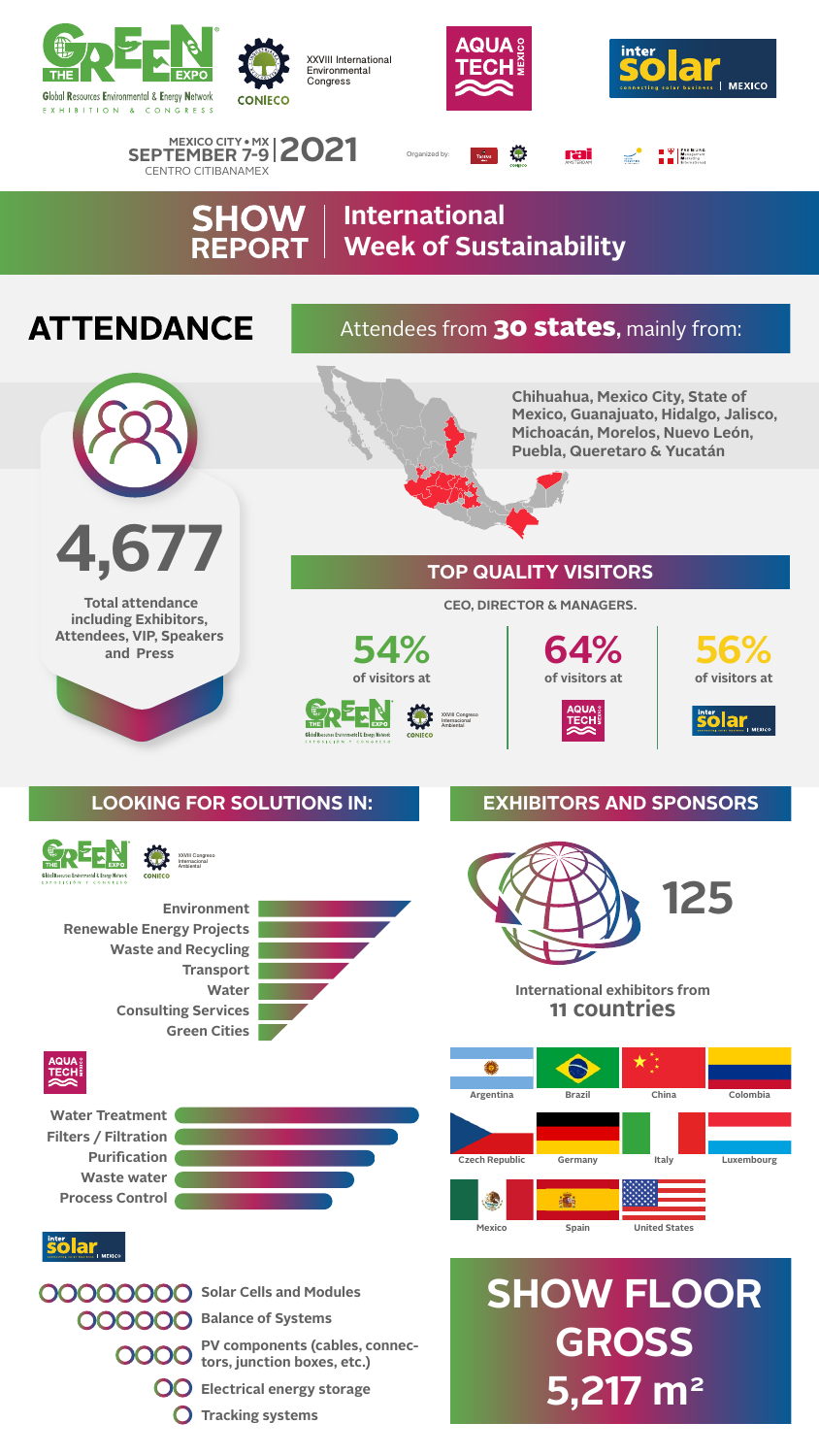## **EXHIBITORS AND SPONSORS**

#### Sustainability in the service sector with solar heat **Speakers:**

- Ángel Mejía, CEO, **Inventive Power**
- Fernanda García, Renewable Energy Support Department Head, **SEDECO, CMDX**
- Nelson Vargas, **Sports Promoter and Entrepreneur**

#### Envíro **aPro**

#### CIRCULAR ECONOMY IN THE EUROPEAN UNION – KEY TO A GREEN ECONOMIC RECOVERY

Jorge Peydro Aznar, Minister – Counsellor, Head of the Trade Section, **Delegation of the European Union**

#### TRANSFER STATION AND SELECTION PLANT AZCAPOTZALCO

Ricardo Estrada, Deputy Director of Maintenance of Equipment, Machinery and Facilities, **Government of Mexico City**

#### THE 2022 FIFA WORLD CUP SUSTAINABILITY STRATEGY™ in QATAR

Mohammed Alkuwari, Qatari Ambassador

to Mexico 4

#### HYDROGEN, FUEL OF THE FUTURE OR FUEL FOR NOW?

• Guadalupe Ramos-Sánchez, President, Mexican Hydrogen Society, Israel Hurtado, Executive President, **Mexican** 



#### • Jorge Gutiérrez Vera, Director, **ElectroBal**

#### **Moderator:** Hernando Romero-Paredes, Treasurer,

COGENERA Mexico.

**Circular Economy and its integration with business** Sabo Tercero, CEO and Founder, **Inventor StudioMexico**





#### **GREAT CONTENT PRESENTED WE KEY NOTES**

## SO **C**<br>Something solar business | MEXICO